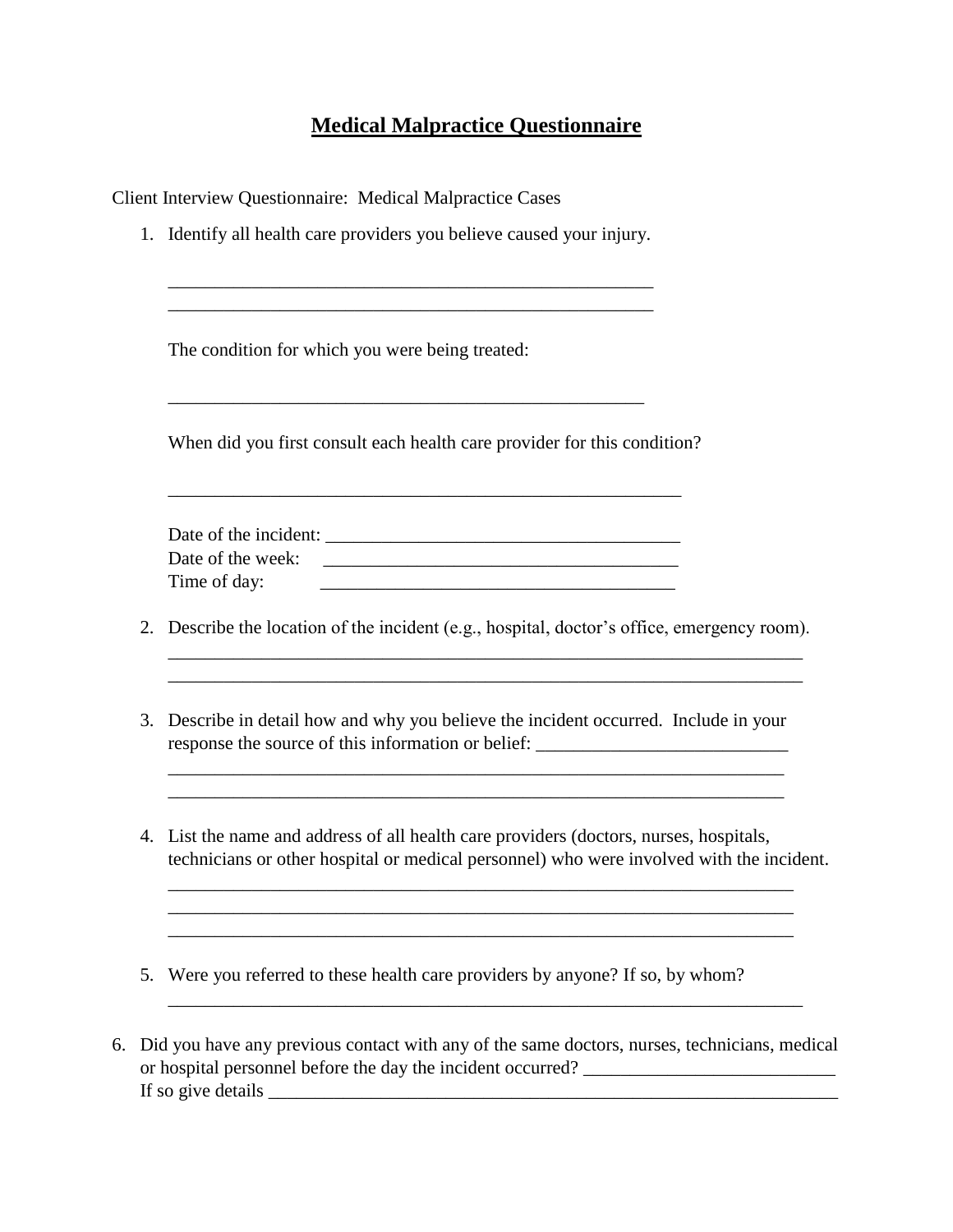7. Were you asked to sign any waiver forms, implied consent forms, or other documents before or after the incident? \_\_\_\_\_\_\_\_\_\_\_\_\_\_\_\_\_\_\_\_\_\_\_\_\_\_\_\_\_\_\_\_\_\_\_\_\_\_\_\_\_\_\_\_\_\_ If so did you sign? Do you have a copy of the document? \_\_\_\_\_\_\_\_\_\_\_\_\_\_\_\_\_\_\_\_\_\_\_\_\_\_\_\_\_\_\_\_\_\_\_\_\_

\_\_\_\_\_\_\_\_\_\_\_\_\_\_\_\_\_\_\_\_\_\_\_\_\_\_\_\_\_\_\_\_\_\_\_\_\_\_\_\_\_\_\_\_\_\_\_\_\_\_\_\_\_\_\_\_\_\_\_\_\_\_\_\_\_\_\_\_\_\_\_\_

- 8. Were any of the persons involved your regular treating physician? If so, give his/her name and address \_\_\_\_\_\_\_\_\_\_\_\_\_\_\_\_\_\_\_\_\_\_\_\_\_\_\_\_\_\_\_\_\_\_\_\_\_\_\_
- 9. List the name and address of all doctors, nurses, technicians, medical or other hospital personnel who came in contact with or treated you after the incident \_\_\_\_\_\_\_\_\_\_\_

\_\_\_\_\_\_\_\_\_\_\_\_\_\_\_\_\_\_\_\_\_\_\_\_\_\_\_\_\_\_\_\_\_\_\_\_\_\_\_\_\_\_\_\_\_\_\_\_\_\_\_\_\_\_\_\_\_\_\_\_\_\_\_\_\_\_\_\_

\_\_\_\_\_\_\_\_\_\_\_\_\_\_\_\_\_\_\_\_\_\_\_\_\_\_\_\_\_\_\_\_\_\_\_\_\_\_\_\_\_\_\_\_\_\_\_\_\_\_\_\_\_\_\_\_\_\_\_\_\_\_\_\_\_\_\_\_

 $\_$  ,  $\_$  ,  $\_$  ,  $\_$  ,  $\_$  ,  $\_$  ,  $\_$  ,  $\_$  ,  $\_$  ,  $\_$  ,  $\_$  ,  $\_$  ,  $\_$  ,  $\_$  ,  $\_$  ,  $\_$  ,  $\_$  ,  $\_$  ,  $\_$  ,  $\_$ 

\_\_\_\_\_\_\_\_\_\_\_\_\_\_\_\_\_\_\_\_\_\_\_\_\_\_\_\_\_\_\_\_\_\_\_\_\_\_\_\_\_\_\_\_\_\_\_\_\_\_\_\_\_\_\_\_\_\_\_\_\_\_\_\_\_\_\_\_

- 10. Did you give a history to anyone? \_\_\_\_\_\_\_\_\_\_\_\_\_\_\_\_\_\_\_\_\_\_\_\_\_\_\_\_\_\_\_\_\_\_\_\_\_\_\_\_ If so, to whom? \_\_\_\_\_\_\_\_\_\_\_\_\_\_\_\_\_\_\_\_\_\_\_\_\_\_\_\_\_\_\_\_\_\_\_\_\_\_\_\_\_\_\_\_\_\_\_\_\_\_\_\_\_\_\_
- 11. If you yourself did not give a history, did anyone give a history on your behalf? \_\_\_\_\_\_\_ If so, who gave the history?  $\frac{1}{\sqrt{1-\frac{1}{2}}\sqrt{1-\frac{1}{2}}\sqrt{1-\frac{1}{2}}\sqrt{1-\frac{1}{2}}\sqrt{1-\frac{1}{2}}\sqrt{1-\frac{1}{2}}\sqrt{1-\frac{1}{2}}\sqrt{1-\frac{1}{2}}\sqrt{1-\frac{1}{2}}\sqrt{1-\frac{1}{2}}\sqrt{1-\frac{1}{2}}\sqrt{1-\frac{1}{2}}\sqrt{1-\frac{1}{2}}\sqrt{1-\frac{1}{2}}\sqrt{1-\frac{1}{2}}\sqrt{1-\frac{1}{2}}\sqrt{1-\frac{1}{2$ To whom? \_\_\_\_\_\_\_\_\_\_\_\_\_\_\_\_\_\_\_\_\_\_\_\_\_\_\_\_\_\_\_\_\_\_\_\_\_\_\_\_\_\_\_\_\_\_\_\_\_\_\_\_\_\_\_\_\_\_\_\_\_\_
- 12. List the name and address of the defendant's insurance carrier, and describe how you acquired this information

\_\_\_\_\_\_\_\_\_\_\_\_\_\_\_\_\_\_\_\_\_\_\_\_\_\_\_\_\_\_\_\_\_\_\_\_\_\_\_\_\_\_\_\_\_\_\_\_\_\_\_\_\_\_\_\_\_\_\_\_\_\_\_\_\_\_\_\_ \_\_\_\_\_\_\_\_\_\_\_\_\_\_\_\_\_\_\_\_\_\_\_\_\_\_\_\_\_\_\_\_\_\_\_\_\_\_\_\_\_\_\_\_\_\_\_\_\_\_\_\_\_\_\_\_\_\_\_\_\_\_\_\_\_\_\_\_

- 13. Have you communicated with the adjuster? \_\_\_\_\_\_\_\_\_\_\_\_\_\_\_\_\_\_\_\_\_\_\_\_\_\_\_\_\_\_\_\_\_\_\_ If so, when? \_\_\_\_\_\_\_\_\_\_\_\_\_\_\_\_\_\_\_\_\_\_\_\_\_\_\_\_\_\_\_\_\_\_\_\_\_\_\_\_\_\_\_\_\_\_\_\_\_\_\_\_\_\_\_\_\_\_
- 14. Have you received any documents from the health care providers, their insurance carriers, or their adjusters concerning the incident? \_\_\_\_\_\_\_\_\_\_\_\_\_\_\_\_\_\_\_\_\_\_\_\_\_\_\_\_\_\_\_\_\_\_\_ If so, when? \_\_\_\_\_\_\_\_\_\_\_\_\_\_\_\_\_\_\_\_\_\_\_\_\_\_\_\_\_\_\_\_\_\_\_\_\_\_\_\_\_\_\_\_\_\_\_\_\_\_\_\_\_\_\_\_\_\_\_
- 15. Did you give any statements to anyone concerning the incident? \_\_\_\_\_\_\_\_\_\_\_\_\_\_\_\_\_\_ If so, to whom did you give the statement, where and when did you give the statement and do you have a copy?

\_\_\_\_\_\_\_\_\_\_\_\_\_\_\_\_\_\_\_\_\_\_\_\_\_\_\_\_\_\_\_\_\_\_\_\_\_\_\_\_\_\_\_\_\_\_\_\_\_\_\_\_\_\_\_\_\_\_\_\_\_\_\_\_\_\_\_\_\_\_

16. List the names and addresses of all witnesses to the incident. Include any persons who accompanied you to the hospital or doctor's office